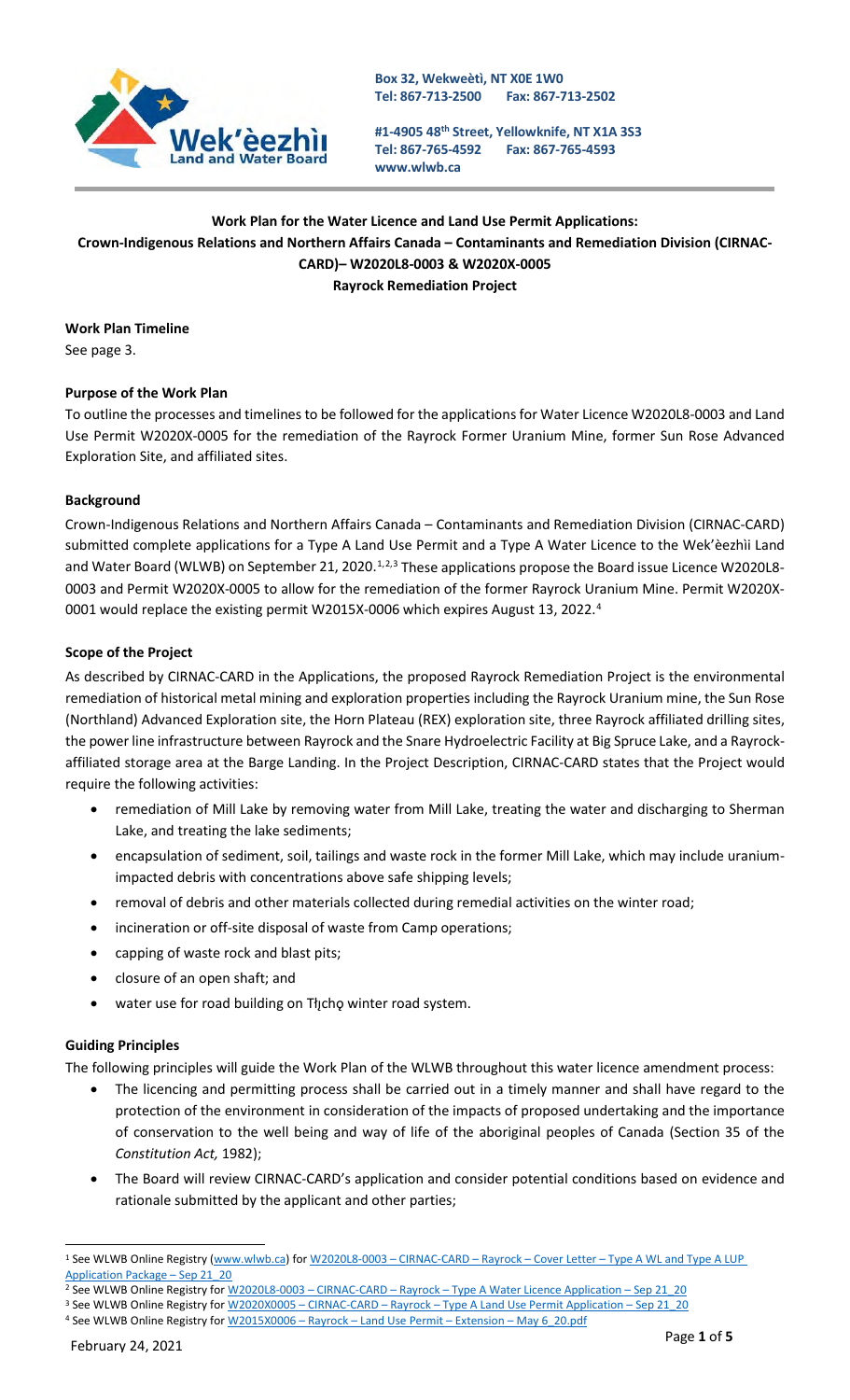

**#1-4905 48th Street, Yellowknife, NT X1A 3S3 Tel: 867-765-4592 [www.wlwb.ca](http://www.wlwb.ca/) Fax: 867-765-4593**

- The Board will review CIRNAC-CARD's Application and consider potential conditions in order to meet the Board's mandate and applicable policies, and to ensure consistency in decision-making throughout the Mackenzie Valley; and
- The Board will continue to monitor compliance with existing Land Use Permit requirements.

## **Work Plan Objectives**

The Work Plan is to achieve the following objectives:

- Compile a broad range of input through the review process;
- Ensure adequate information is gathered to complete the water licensing and land use permitting process;
- Facilitate a thorough, inclusive, and timely water licensing and land use permitting process; and
- Establish Water Licence and Land Use Permit conditions to ensure adequate protection of the environment.

## **Opportunities for Engagement**

- The Board requires the Proponent to engage with communities and aboriginal organizations regarding applications prior to its submission;
- The Board will distribute the application to all reviewers on the Board's 'Wek'èezhìi West distribution list' including aboriginal organizations, governments, and communities – for review using the LWB Online Review System;
- The Board will include a notification(s) regarding the review process in the newspaper;
- The Board will coordinate a technical session(s) and/or workshop to address specific issues that require more focused review and discussion;
- The Board will hold a public hearing and provide notice to the public of this, in advance, in the newspaper; and
- Any other consultation or engagement activity that the Board considers appropriate.

#### **Revision History**

On October 20, 2020, the Work Plan was distributed.

On November 27, 2020, the Work Plan was updated to incorporate the review of the HHERAs.<sup>5</sup>

On February 9, 2021, the Work Plan was updated to incorporate a request from Parties for rescheduling the Pre-Hearing Conference.<sup>[6](#page-1-1)</sup>

On February 16, 2021, the Work Plan was updated to incorporate review timelines for IR #1[7](#page-1-2) and IRs #18-21.<sup>7</sup> Parties were invited to submit comments on the updated Work Plan by February 23, 20201.

On February 24, 2021, the finalized update was distributed to Parties.

<span id="page-1-0"></span><sup>&</sup>lt;sup>5</sup> See Online Registry for **Rayrock** – [Work Plan –](http://registry.mvlwb.ca/Documents/W2020L8-0003/Rayrock%20-%20Work%20Plan%20-%20Nov%2027_20.pdf) Nov 27\_20

<span id="page-1-2"></span><span id="page-1-1"></span> $6$  See Online Registry for  $Rayrock - Work Plan - Feb 9$  21 <sup>7</sup> See Online Registry for **Rayrock** – [Work Plan –](http://registry.mvlwb.ca/Documents/W2020L8-0003/Rayrock%20-%20Work%20Plan%20-%20Feb%2016_21.pdf) Feb 16 21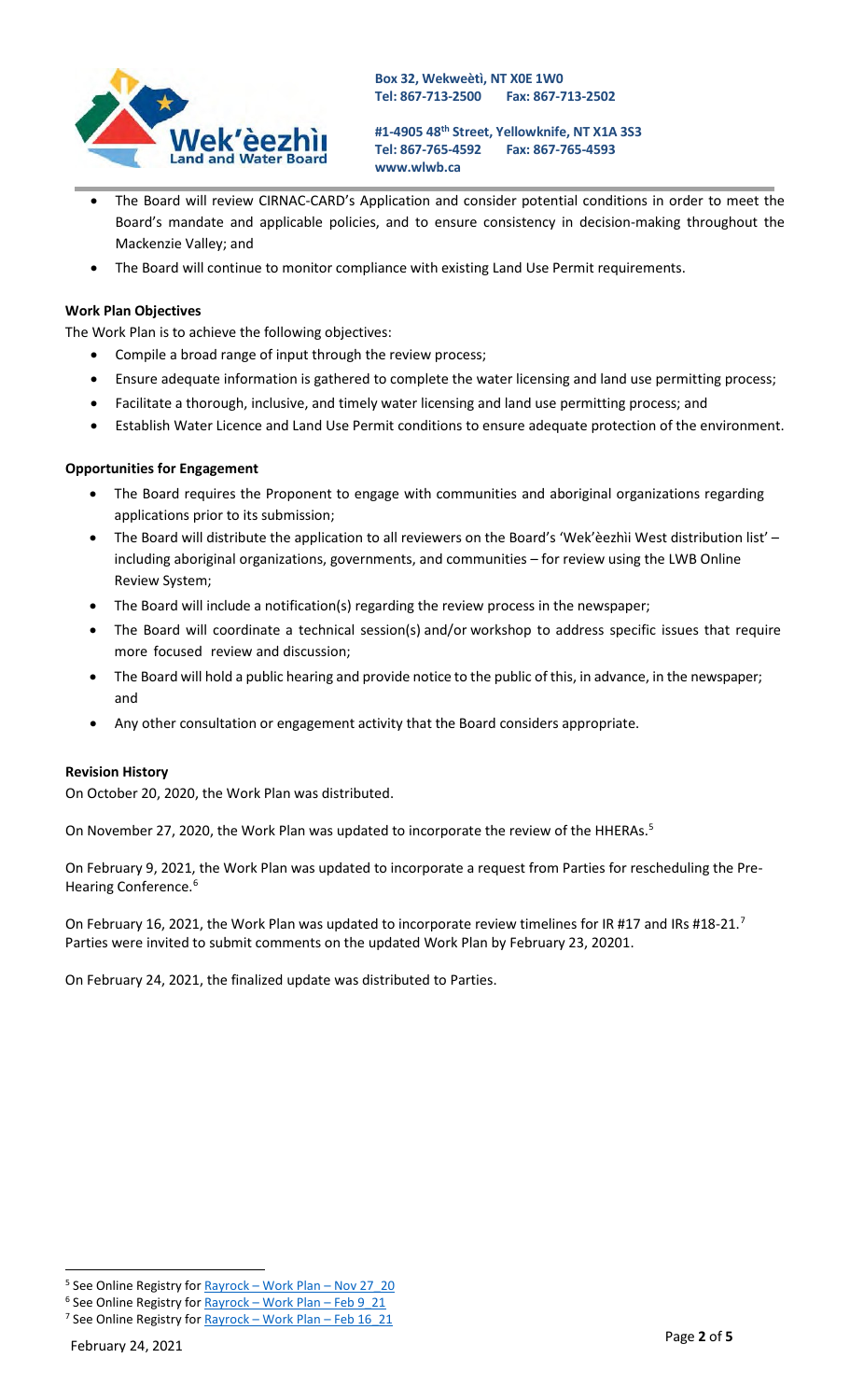

**#1-4905 48th Street, Yellowknife, NT X1A 3S3 Tel: 867-765-4592 Fax: 867-765-4593 [www.wlwb.ca](http://www.wlwb.ca/)**

| <b>Task</b>                                                                                                  | <b>Responsible Party</b> | <b>Due/Complete</b>                   |  |  |
|--------------------------------------------------------------------------------------------------------------|--------------------------|---------------------------------------|--|--|
| Application submitted by Proponent                                                                           | Proponent                | Monday, September 21, 2020            |  |  |
| Application distributed for review                                                                           | <b>WLWB</b>              | Tuesday, September 29, 2020           |  |  |
| Comments due on draft work plan                                                                              | Reviewers                | Tuesday, October 13, 2020             |  |  |
| Comments due on application (identify issues for<br>technical session)                                       | <b>Reviewers</b>         | Wednesday, October 28, 2020           |  |  |
| Response to comments on application                                                                          | Proponent                | Tuesday, November 17, 2020            |  |  |
| HHERAs from IR distributed for review                                                                        | <b>WLWB</b>              | Friday, November 27, 2020             |  |  |
| Comments due on HHERAs comments                                                                              | Reviewers                | Monday, December 21, 2020             |  |  |
| Responses due to comments on HHERAs                                                                          | Proponent                | Tuesday, January 5, 2021              |  |  |
| <b>Board Meeting - Preliminary Screening Decision</b>                                                        | <b>WLWB</b>              | <b>January 2021</b>                   |  |  |
| If Preliminary Screening decision is to continue with regulatory process, then draft work plan follows below |                          |                                       |  |  |
| Circulate draft agenda for technical session                                                                 | <b>WLWB</b>              | Friday, January 15, 2021              |  |  |
| Comments due on draft agenda for technical<br>session                                                        | <b>All Parties</b>       | Tuesday, January 19, 2021             |  |  |
| Circulate agenda for technical session                                                                       | <b>WLWB</b>              | Monday, January 25, 2021              |  |  |
| <b>Technical Session</b>                                                                                     | <b>All Parties</b>       | Tuesday-Thursday, January 26-28, 2021 |  |  |
| <b>Circulation Technical Session Information Requests</b>                                                    | <b>WLWB</b>              | Friday, January 29, 2021              |  |  |
| Circulation of IR #17                                                                                        | <b>WLWB</b>              | Tuesday, February 9, 2021             |  |  |
| Deadline for all Parties' response to Information<br>Requests #1-16                                          | <b>All Parties</b>       | Wednesday, February 10, 2021          |  |  |
| Deadline for Proponent response to IR #17                                                                    | Proponent                | Tuesday, February 16, 2021            |  |  |
| Circulation of IRs #18-21                                                                                    | <b>WLWB</b>              | Tuesday, February 16, 2021            |  |  |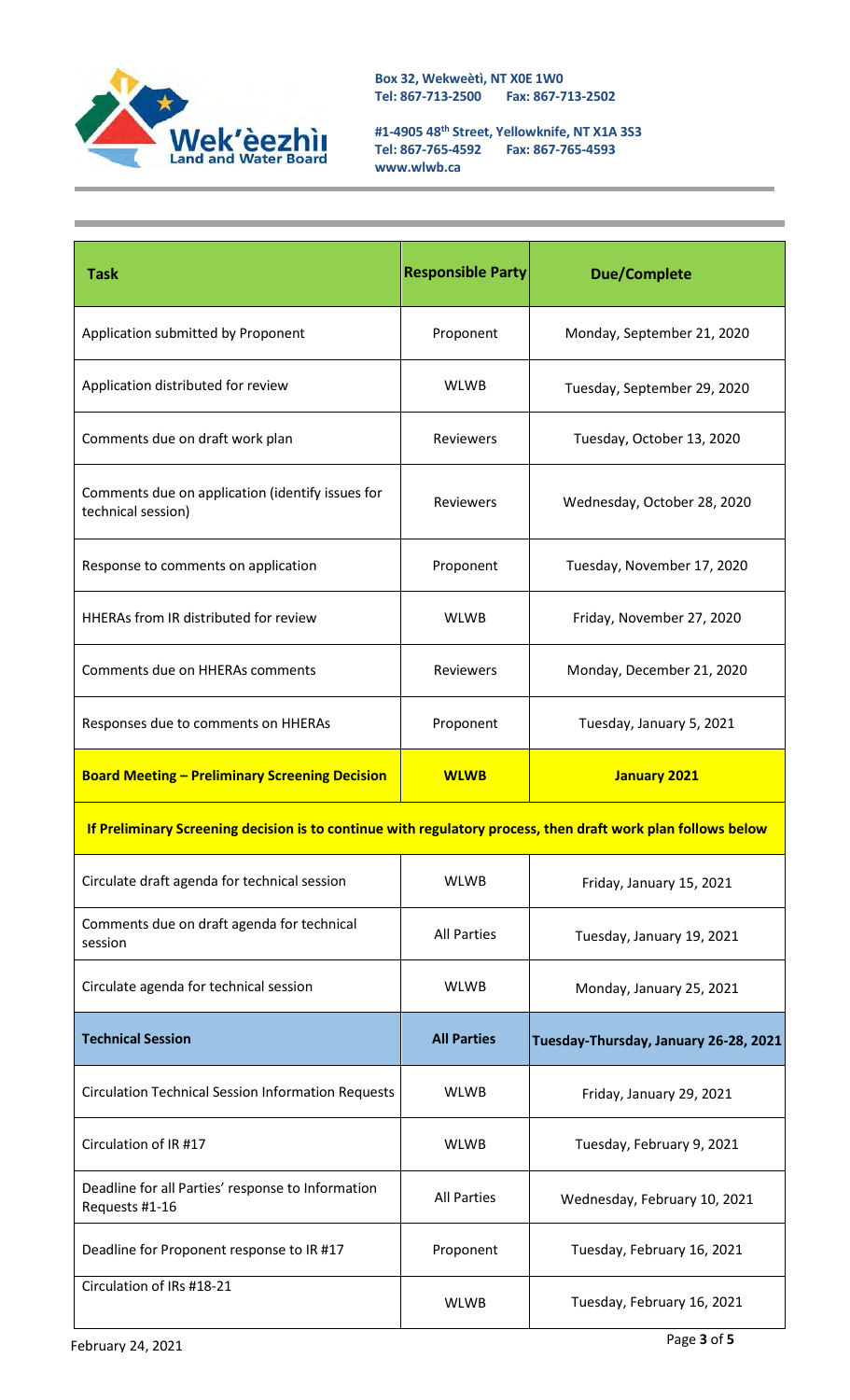

**#1-4905 48th Street, Yellowknife, NT X1A 3S3 Tel: 867-765-4592 Fax: 867-765-4593 [www.wlwb.ca](http://www.wlwb.ca/)**

| <b>Pre-Hearing Conference</b>                             | <b>All Parties</b> | Thursday, February 18, 2021  |
|-----------------------------------------------------------|--------------------|------------------------------|
| Deadline for Proponent response to IRs #18-21             | Proponent          | Thursday, February 25, 2021  |
| Reviewer comments on IR #17 due                           | Reviewers          | Tuesday, March 2, 2021       |
| Response to comments on IR #17 due                        | Proponent          | Tuesday, March 9, 2021       |
| Reviewer comments on IRs #18-21 due                       | <b>Reviewers</b>   | Thursday, March 11, 2021     |
| Response to comments on IRs #18-21 due                    | Proponent          | Thursday, March 18, 2021     |
| Deadline for Interventions                                | <b>Interveners</b> | Thursday, April 8, 2021      |
| Deadline for Response to Interventions                    | Proponent          | Monday, April 19, 2021       |
| Deadline for Interveners Public Hearing<br>presentations  | Interveners        | Tuesday, April 20, 2021      |
| Deadline for Proponent Public Hearing<br>presentations    | Proponent          | Wednesday, April 21, 2021    |
| Circulate agenda for Public Hearing                       | <b>WLWB</b>        | Thursday, April 23, 2021     |
| <b>Public Hearing</b>                                     | <b>All Parties</b> | April 28-30, 2021            |
| Deadline for Public Hearing Undertakings                  | <b>All Parties</b> | Friday, May 14, 2021         |
| Draft Water Licence distributed for Review                | <b>WLWB</b>        | Thursday, May 27, 2021       |
| Deadline for Reviewer comments on Draft Water<br>Licence  | <b>Interveners</b> | Thursday, June 10, 2021      |
| Deadline for Proponent response to Draft Water<br>Licence | Proponent          | Thursday, June 17, 2021      |
| Deadline for Closing Arguments from Interveners           | Interveners        | Friday, July 2, 2021         |
| Deadline for Closing Arguments from Proponent             | Proponent          | Friday, July 9, 2021         |
| <b>Board Meeting</b>                                      | <b>WLWB</b>        | <b>August/September 2021</b> |
| <b>WLWB Recommendation to the Minister</b>                | <b>WLWB</b>        | <b>September 2021</b>        |